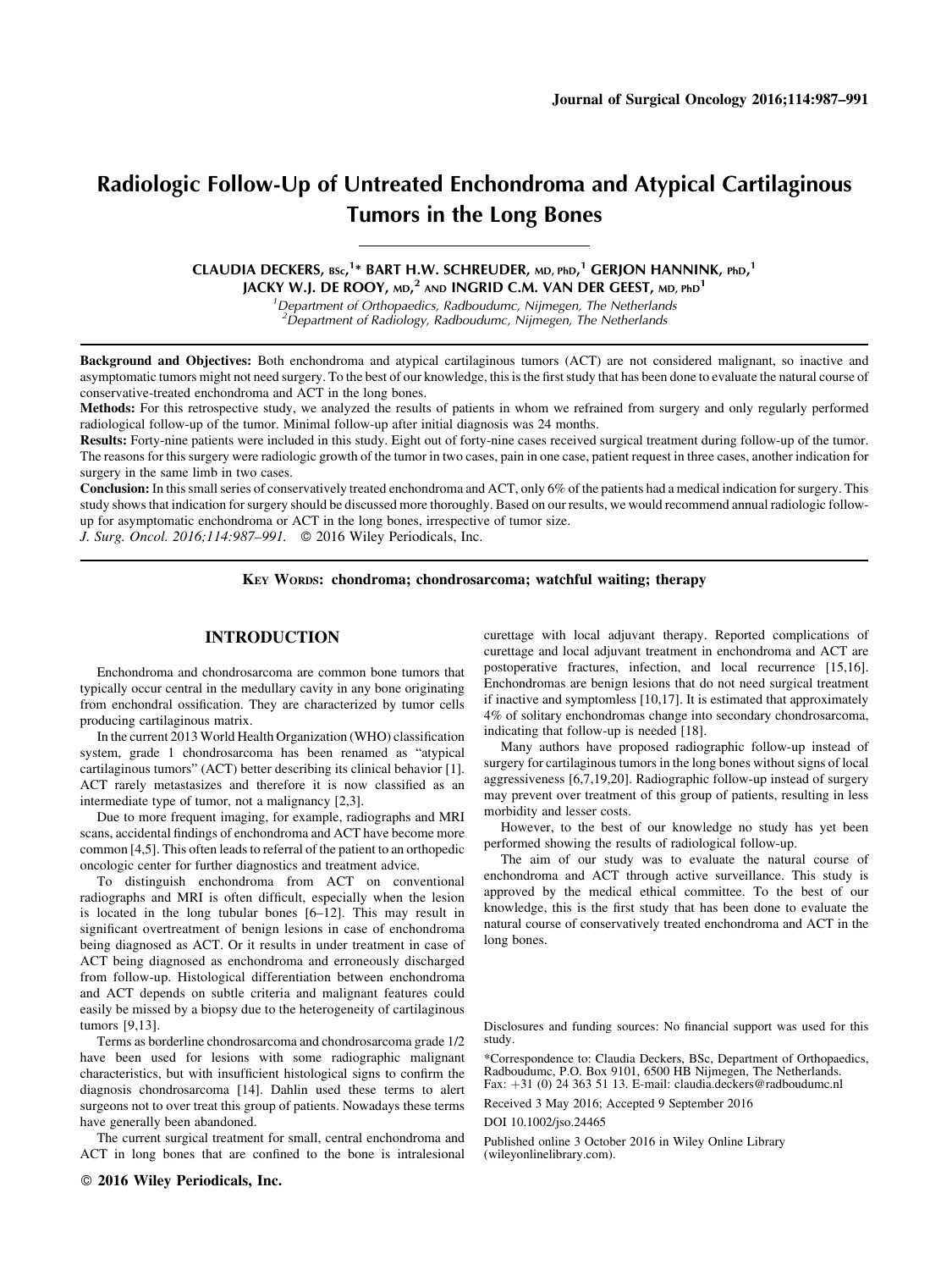# 988 Deckers et al.

# PATIENTS AND METHODS

To evaluate the natural course of enchondroma and ACT of the long bones, we analyzed the results of conservatively treated patients in which we refrained from surgery and only did regular follow-up of the lesion.

In this study, we included conservatively treated patients with enchondroma or ACT, who were under radiologic follow-up in Radboudumc between 2008 and 2013. Conservative-treated patients, with enchondroma or ACT, were retrospectively selected by using a record of all patients seen in our hospital.

Inclusion criteria were conservatively treated patients with enchondroma or ACT, at least 18 years old, with lesions in the long bones of the extremities and a follow-up time of minimal 24 months since initial diagnosis. Patients with Ollier disease, Maffucci syndrome, or high grade chondrosarcoma were excluded. Forty-nine cases met the inclusion criteria and were included in our study.

All lesions were evaluated at diagnosis using physical examination, plain radiographs, and MR-imaging. Whenever cases were referred to our hospital, all imaging was reviewed by our experienced musculoskeletal radiologist. Standardized techniques were used for plain radiographs in all cases.

In a few early cases, a trocar biopsy was performed, either in the referral hospital or in our hospital, before a treatment advice was given. Nowadays biopsies are no longer performed in our hospital for this cause since histological diagnosis is not reliable.

Due to the similarity of imaging characteristics of enchondroma and ACT on conventional radiographs and MRI, no difference could be made and all cases diagnosed based on only imaging methods were diagnosed as enchondroma/ACT.<br>Malignant radiologic cha

characteristics used to indicate chondrosarcoma grade 2 or grade 3 were cortical destruction, presence of soft tissue mass, moth-eaten or permeative osteolysis, pluri-lamellar or speculated periosteal reaction [10,19,21]. Based on these malignant characteristics, differentiation between high grade chondrosarcoma and enchondroma/ACT was made (see Figs. 1 and 2).



Fig. 1. SE T1-weighted contrast-enhanced sagittal image with fat saturation of a 65-year-old woman shows a 4 cm intramedullary lobulated tumor with septal and rim enhancement abutting the posterior cortex. No surrounding edema or periosteal reaction. Histologically proven ACT.



Fig. 2. SE T1-weighted contrast-enhanced sagittal image with fat saturation of a 40-year-old woman shows predominantly irregular rim enhancement. There is vast cortical destruction with extensive soft tissue involvement as well as intra-articular extension. Histologically proven chondrosarcoma grade 2.

When no invalidating pain and no radiographic signs of malignancy were seen, active surveillance was advised to the patient. Patients who approved through verbal consent, with active surveillance, were followed-up with a MRI scan after 6 months. If the MRI scan showed no growth of the tumor or other radiological changes, radiologic follow-up was continued every 1–2 years. Increased calcification was excluded as growth of the lesion. Radiologic follow-up consisted of conventional radiographs or MRI depending on interpretability of the tumor on conventional radiographs.

All patients who were managed by active surveillance were instructed to contact our hospital in case of new or increased pain. In case of new or increased pain complaints, physical examination and radiologic assessment were performed to rule out other sources of pain.

Whenever invalidating pain or radiographic changes occurred or the patients revised their choice for conservative therapy, patients were treated with surgery. The following operating technique was used in all cases treated with surgery. An oval-shaped cortical window was made with a high speed burr, after which the lesions were thoroughly curettaged followed by three cycles of cryosurgery with rapid freezing of at least -50°C and slow thawing. After cryosurgery, the bony defects were filled up with either bone graft or bone cement. In diaphyseal lesions, prophylactic plating was performed to prevent postoperative fractures. All operated cases stayed under follow-up after surgery.

## RESULTS

A total of 49 cases (27 female and 22 male patients) met the inclusion criteria for this study. Mean age at diagnosis was 49 years (range: 20–76 years). See Table I for patient demographics.

Thirty-three of the forty-nine cases (67%) were first diagnosed in another hospital and were referred to our hospital for further analysis.

In 5 of the 49 cases (10%), a trocar biopsy was performed to confirm the diagnosis. After biopsy, four of these five cases were diagnosed histopathologically as enchondroma and one case was diagnosed as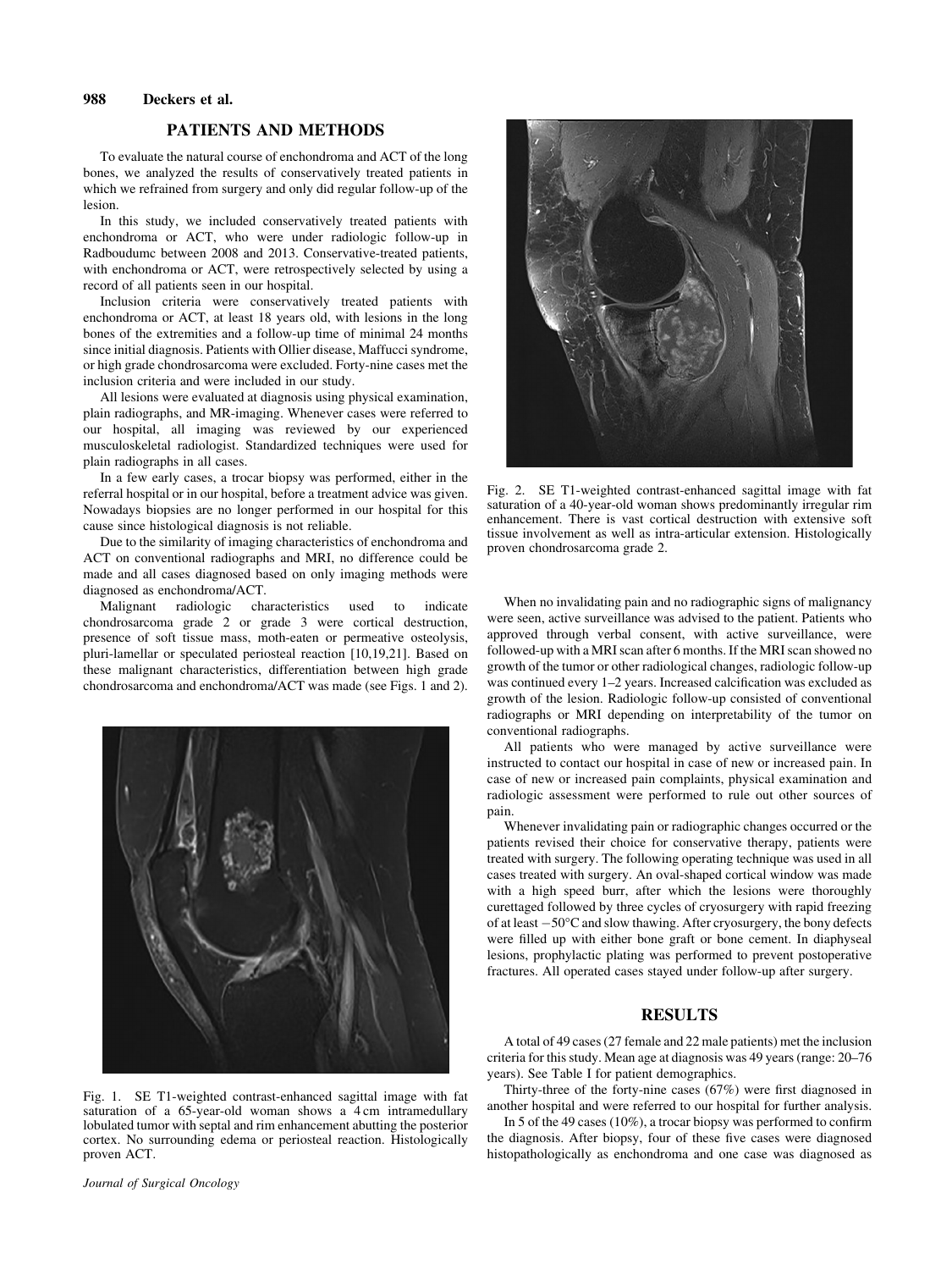TABLE I. Patient Demographics

| Variable                       | No $(\%)$    |  |
|--------------------------------|--------------|--|
| Mean age (range, years)        | $49(20-76)$  |  |
| Mean follow-up (range, months) | $67(25-213)$ |  |
| Gender                         |              |  |
| Male                           | 22 (45)      |  |
| Female                         | 27(55)       |  |
| Location                       |              |  |
| Distal femur                   | 33 (67)      |  |
| Proximal femur                 | 3(6)         |  |
| Proximal humerus               | 8 (16)       |  |
| Proximal tibia                 | 3(6)         |  |
| Distal tibia                   | 1(2)         |  |
| Proximal fibula                | 1(2)         |  |
| Size                           |              |  |
| $<$ 2 cm                       | 7(14)        |  |
| $2-5$ cm                       | 23 (47)      |  |
| $5-10$ cm                      | 17(35)       |  |
| $10 - 15$ cm                   | 1(2)         |  |
| $15 - 20$ cm                   | 1(2)         |  |
|                                |              |  |

ACT. In 44 out of 49 cases (90%), no biopsy was performed and the diagnosis was based on clinical examination and radiographic appearance, conventional radiographs, and MRI. All those 44 cases were diagnosed as enchondroma/ACT due to the similarity of those tumors on imaging methods.

Mean follow-up time since initial diagnosis was 66 months (range: 25–213 months).

All patients are current on their surveillance imaging, no patients were lost to follow-up.

## Clinical Presentation

Forty-three of the cases (88%) were incidental findings and two (4%) presented themselves with pain complaints. Of the remaining four cases (8%), the referral indication was unknown, all these cases were diagnosed more than 10 years ago.

#### Radiological Follow-Up

In 8 of the 49 cases (16%), there was a radiologic change of the lesion noticed during follow-up. All eight cases presented with growth of the lesion, none presented scalloping or cortical breakthrough. Mean time between initial diagnosis and change of the lesion was 41 months (range: 20–76 months). The only case

# The Natural Course of Chondroid Tumors 989

histopathologically diagnosed as ACT showed no radiologic changes 2 years after biopsy.

Both cases that presented with pain complaints showed no radiologic changes.

## Secondary Surgery

Eight of the forty-nine cases (16%) underwent surgical treatment during follow-up (Table II). Mean time between initial diagnosis and surgical treatment was 37 months (range: 21–57 months). The reasons for surgery were radiological change of the lesion in two cases, invalidating pain in one case, patient request in three cases, and total knee arthroplasty (TKA) due to osteoarthritis combined with curettage of the lesion in two cases.

All cases operated on have been under follow-up after surgery. No recurrence of the tumor is seen in these cases. Mean time between surgery and last follow-up was 12 months (range:  $1-44$  months).

Four out of eight cases (50%) that showed radiological change have been operated. Two cases were operated because of radiologic change during follow-up and in two cases minimal growth  $(<5$  mm) was detected and surgery was requested by the patient.

Four out of eight cases (50%) showed radiological change but were not operated on. All four cases showed minimal growth, ranging from 3 to 8 mm.

In 37 of the 49 cases (73%), there was no change observed during follow-up, on conventional radiographs or MRI, or any other reason to perform surgery.

# DISCUSSION

The purpose of this study was to evaluate the natural courses of enchondroma and ACT in the long bones by active surveillance. To the best of our knowledge, this is the first study that evaluates the natural course of enchondroma and ACT.

Performing radiographic monitoring for both enchondroma and ACT is in accordance with Crim et al. [6] who recommend serial follow-up rather than curettage for non-painful cartilaginous lesions of any size due to problematic imaging criteria for both enchondroma and ACT. Campanacci et al. [20] recommend that small (<5 cm), asymptomatic, intraosseous cartilaginous lesions of long bones without radiological signs of local aggressiveness should be observed as benign enchondroma, and no surgery or further investigations other than serial follow-up is indicated.

Surgical treatment of ACT of the long bones has been a subject of debate for the last decades. In our hospital, curettage with cryosurgery

## TABLE II. Cases Operated During Follow-Up

| Referral<br>indication | Location          | Initial<br>size<br>in cm | Reason for surgery                      | Time in months<br>from diagnosis to<br>surgery | Prophylactic<br>plating used | Radiologic<br>diagnosis before<br>surgery | Pathologic<br>diagnosis<br>after surgery |
|------------------------|-------------------|--------------------------|-----------------------------------------|------------------------------------------------|------------------------------|-------------------------------------------|------------------------------------------|
| Incidental             | Distal tibia      | 3.2                      | Radiologic growth<br>$(0.6 \text{ cm})$ | 53                                             | N <sub>0</sub>               | Ech/ACT                                   | ACT                                      |
| Incidental             | Distal femur      | 4.6                      | Radiologic growth<br>$(1.0 \text{ cm})$ | 44                                             | Yes                          | Ech/ACT                                   | <b>ACT</b>                               |
| Incidental             | Distal femur      | 20.0                     | Pain                                    | 10                                             | Yes                          | Ech/ACT                                   | Ech                                      |
| Incidental             | Proximal<br>tibia | 4.7                      | Choice patient                          | 34                                             | Yes                          | ACT                                       | Ech                                      |
| Incidental             | Proximal<br>tibia | 6.0                      | Choice patient                          | 21                                             | Yes                          | Ech/ACT                                   | Ech                                      |
| Incidental             | Proximal<br>tibia | 1.7                      | Choice patient                          | 48                                             | No                           | Ech/ACT                                   | Haemangioma                              |
| Incidental             | Distal femur      | 3.2                      | Total knee arthroplasty                 | 57                                             | No                           | Ech/ACT                                   | Ech                                      |
| Incidental             | Distal femur      | 2.7                      | Total knee arthroplasty                 | 30                                             | No                           | Ech/ACT                                   | Ech                                      |

Ech, enchondroma; ACT, atypical cartilaginous tumor.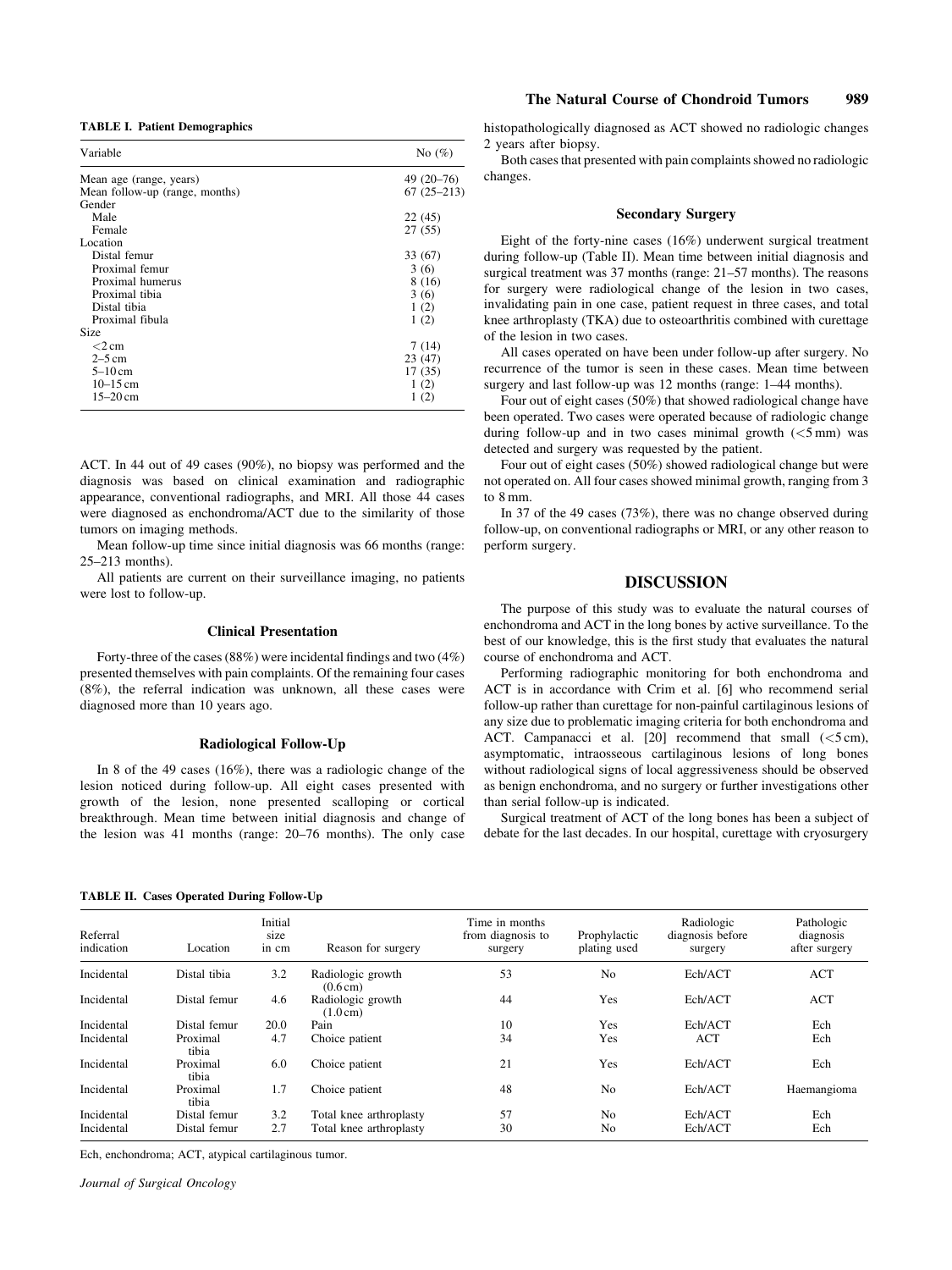# 990 Deckers et al.

has been the treatment of choice for ACT [16]. Curettage and local adjuvant treatment is also considered as adequate treatment according to the 2013 WHO standard [1]. Postoperative fractures, infection, and local recurrence have been reported to be complications after curettage and local adjuvant treatment. The low rate of transformation to higher grade of malignancy and rare metastases of enchondroma and ACT implicates that these lesions might not need surgery.

A malignant transformation rate of 4% for enchondroma was reported by Altay et al. [18]. In their study, 6 out of 143 cases of enchondroma underwent malignant transformation, 5 had changed into ACT, and only 1 case transformed into grade 2 chondrosarcoma. Schwab et al. [22] reported a malignant transformation rate of ACT in the long bones in only 4 of 164 patients. Andreou et al. [23] reported a malignant transformation of ACT of 0% in the upper extremity and of 6% in the lower extremity. Only cases that transformed to grade 2 chondrosarcoma developed metastases. This low malignant transformation rate is in accordance with our study where none of the included lesions transformed into high grade chondrosarcoma.

In the present study, we found that only 3 of the 49 cases (6%) had a medically grounded indication for removal of the lesion, being invalidating pain or radiographic changes as described in Table II.

The longer follow-up time before surgery had no consequences for the surgical procedure or the rehabilitation process. All cases operated on were treated with curettage and cryosurgery. None of the patients included in this study suffered from local complications, for example, pathologic fractures during follow-up.

Selection of patients for conservative therapy is important. We were careful to exclude all tumors that were not clearly enchondroma or ACT, that is, showed radiological signs of high grade chondrosarcoma. Other studies showed that distinction between low and high-grade chondral lesions can be safely determined based on MR-imaging, without the need for pre-operative biopsy [24,25]. We also excluded lesions of the axial skeleton because of the worse prognosis compared to lesions in the long bones [2,23,26,27].

With only 6% of the studied cases needing surgery, this study shows that indication for surgery should be discussed more thoroughly. As the reported complications after curettage are considerable, surgery should be confined to tumors with substantial risk of malignant transformation or metastasis.

However, in case of conservative therapy, there is, to our knowledge, no evidence in the literature for follow-up frequency and duration of follow-up. In our study, mean time between initial diagnosis and radiologic change of the lesion was 41 months with a wide range of 20–76 months and the mean time between initial diagnosis and surgery was 37 months (range: 10–57 months).

The study of Herget et al. [28] showed that the time between the initial diagnosis of enchondroma and the diagnosis of malignancy varied between 6 months and up to 30 years. This indicates that enchondroma and ACT lesions might profit from a lifelong radiological follow-up. Brien et al. [5] recommend a follow-up of at least two decades for solitary enchondroma of the long bones if detected after age 25.

The frequency of skeletal imaging must be outweighed against the risk of cumulative radiation exposure.

Herget et al. [28] recommend annual clinical and annual/biennial MRI examination for the follow-up of asymptomatic enchondroma localized in the long bones, >5 to 6 cm. Annual clinical and bi-/triennial radiological examination (plain radiographs, in any doubt MRI) followup is recommended for asymptomatic enchondroma lesions <5 to 6 cm. Parlier-Cuau et al. [19] recommend radiologic follow-up once a year for inactive lesions. Based on our results, we would recommend conservative treatment for asymptomatic enchondroma or ACT in the long bones, irrespective of tumor size. Geinaerdt reports that only in the axial skeleton, tumors larger than 4–6 cm are generally malignant [10]. Radiologic follow-up is necessary, based on our

experience we recommend annual MR-imaging. MR-imaging is recommended because it is better in correct tumor measurement compared to radiographs [10,21]. Since growth of the tumor is one of the criteria to decide for operation, the correct measurement of tumor size is of high importance. When no changes occur during follow-up of at least 2 years, frequency of MR-imaging can be reduced to every 2–3 years. More research should be done to make an international protocol for optimal radiological follow-up of enchondroma an ACT.

The results of this study should be interpreted with some caution as this study had some limitations. Due to the rarity of these tumors, the size of the group studied was small and follow-up in this study was relatively short. Considering the slow biological progression of echondroma and ACT, it is not possible to make definite conclusions about the oncological outcome.

In only 5 of the 49 cases, diagnosis was confirmed by biopsy, in the other cases diagnosis was made based on radiographic appearance, conventional radiographs, and MRI. In these 44 cases, no difference could be made between ACT or enchondroma. This means that the exact number of enchondroma and ACT cases included in this study is therefore not known.

# **CONCLUSION**

In this small series of conservatively treated enchondroma and ACT, only 6% of the studied cases had a medically grounded indication for surgery. None of the surgically treated lesions was transformed into a high grade chondrosarcoma. This study shows that indication for surgery should be discussed more thoroughly. Based on our results, we would recommend annual radiologic follow-up for asymptomatic enchondroma or ACT in the long bones, irrespective of tumor size.

## REFERENCES

- 1. Fletcher CDM, Bridge JA, Hogendoorn PCW, et al.: World Health Organization classification of tumours of soft tissue and bone. Lyon: IARC Press; 2013.
- 2. Bindiganavile S, Han I, Yun JY, et al.: Long-term outcome of chondrosarcoma: A single institutional experience. Cancer Res Treat 2015;47:897–903.
- 3. Angelini A, Guerra G, Mavrogenis AF, et al.: Clinical outcome of central conventional chondrosarcoma. J Surg Oncol 2012;106:929–937.
- 4. Stomp W, Reijnierse M, Kloppenburg M, et al.: Prevalence of cartilaginous tumours as an incidental finding on MRI of the knee. Eur Radiol 2015;25:3480–3487.
- 5. Brien EW, Mirra JM, Kerr R: Benign and malignant cartilage tumors of bone and joint: Their anatomic and theoretical basis with an emphasis on radiology, pathology and clinical biology. I. The intramedullary cartilage tumors. Skeletal Radiol 1997;26:325–353.
- 6. Crim J, Schmidt R, Layfield L, et al.: Can imaging criteria distinguish enchondroma from grade 1 chondrosarcoma? Eur J Radiol 2015;84:2222–2230.
- 7. Ferrer-Santacreu EM, Ortiz-Cruz EJ, Gonzalez-Lopez JM, et al.: Enchondroma versus low-grade chondrosarcoma in appendicular skeleton: Clinical and radiological criteria. J Oncol 2012;2012: 437958.
- 8. Eefting D, Schrage YM, Geirnaerdt MJ, et al.: Assessment of interobserver variability and histologic parameters to improve reliability in classification and grading of central cartilaginous tumors. Am J Surg Pathol 2009;33:50–57.
- 9. Sliced Study Group: Reliability of histopathologic and radiologic grading of cartilaginous neoplasms in long bones. J Bone Joint Surg Am 2007;89:2113–2123.
- 10. Geirnaerdt MJ, Hermans J, Bloem JL, et al.: Usefulness of radiography in differentiating enchondroma from central grade 1 chondrosarcoma. AJR Am J Roentgenol 1997;169:1097–1104.
- 11. Scheitza P, Uhl M, Hauschild O, et al.: Interobserver variability in the differential diagnosis of benign bone tumors and tumor-like